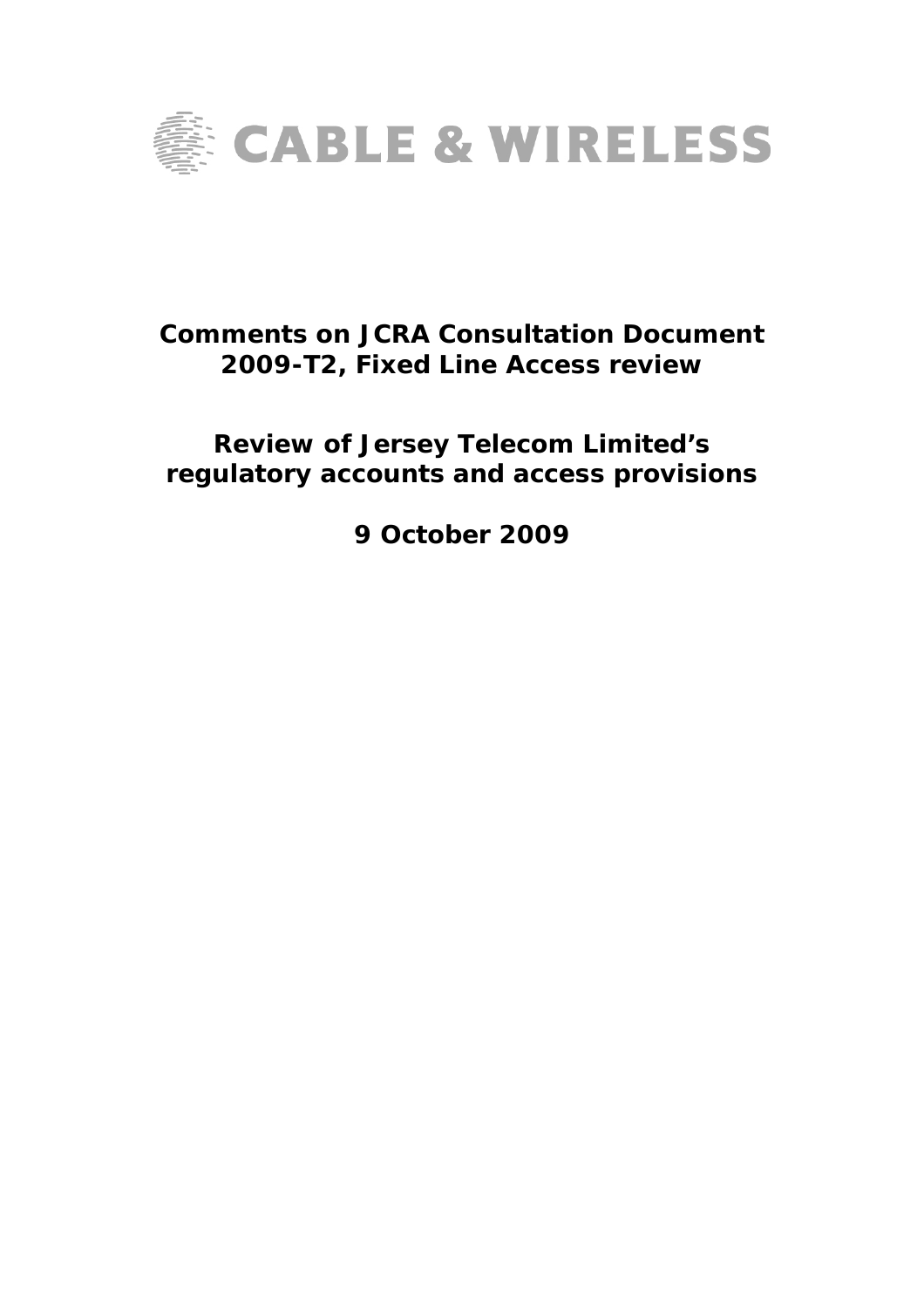## **Introduction**

Cable & Wireless Jersey Limited (C&WJ) welcomes the opportunity to respond to the Request for Response<sup>1</sup>, which calls for written comments to the Review<sup>2</sup>. C&WJ has noted that on 8 September the JCRA extended the time for responses to 9 October 2009.

This document including the confidential appendix sets out C&WJ's comments and response to the Review.

Without prejudice to the specific comments and responses, it is critical that effective and definitive action is taken by the JCRA as soon as possible and that the appropriate recommendations in the Review are implemented without any undue or unnecessary delay. As referred to in the Review, there are significant and immediate changes needed to introduce, allow and maintain competition in the telecoms market in Jersey. We note the indicative timeline issued by the JCRA $3$  but would urge the JCRA to accelerate that timeline and process wherever possible. The fact that certain of those indicative timelines have already been missed should not allow the process as a whole to be delayed or postponed. As noted at paragraph 3.1.7 of the Review "*telecommunications regulation in Jersey is mainly "ex post""*. In order to ensure competition and development of the market, it is crucial that the JCRA develops and takes "ex ante" action.

Further, the JCRA should ensure that any recommendations in the Review relating to cost are implemented using the principle that costs should reflect those of an efficient operator. This principle needs to be applied from the outset as this will then give JT the incentive to remove current inefficiencies from its operations as quickly as possible.

C&WJ notes that considerable parts of the original Review have been redacted and therefore the JCRA must accept that some responses to the recommendations are incomplete or may be inconsistent with the full version of the Review and the full appraisal and evaluation. In the event of any such incompleteness or inconsistency, C&WJ would ask the JCRA to consider whether any elements previously considered confidential should in fact be made available, either generally or on a limited circulation basis only, to ensure that it (the JCRA) has the best and most comprehensive comment and response available to it. In the absence of such further information, C&WJ must reserve the right to amend in any way necessary its responses in this document.

C&WJ responds below both generally and by reference to each specific recommendation in the Review. C&WJ attaches a separate Appendix marked "Confidential" which is not to be published or circulated beyond the JCRA and Regulaid without the prior express consent and agreement of C&WJ. If the JCRA believes that it will be unable to publish any further consultation or decision without publishing all or any part of that confidential appendix, C&WJ will be pleased to discuss this.

i,

<sup>&</sup>lt;sup>1</sup> JCRA Consultation 2009 - T2 "Fixed Line Access Review".

<sup>&</sup>lt;sup>2</sup> The review of Jersey Telecom Limited's (JT) regulatory accounts and access provisions prepared by Regulaid BV (Regulaid) for the Jersey Competition Regulatory Authority (JCRA) (Review), published by the JCRA on 17 August 2009.

<sup>&</sup>lt;sup>3</sup> Indicative timeline for the review of JT's fixed-line wholesale access provision and separated accounts methodologies, 25 February 2009.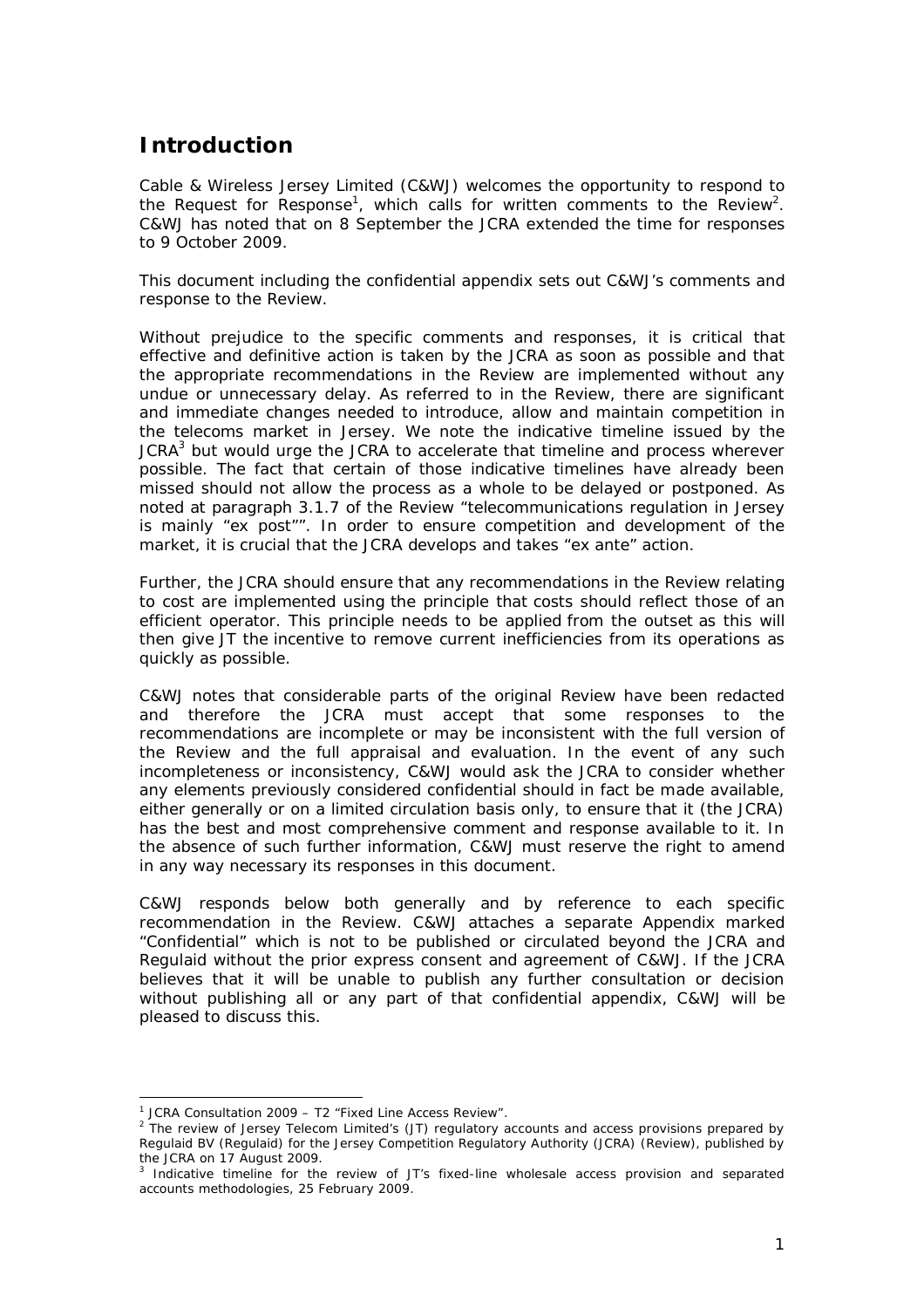## **Competition in the telecommunications market in Jersey**

C&WJ notes the discussion in Section 3 of the Review of the current legal and regulatory framework in Jersey and the powers available to the JCRA to enforce obligations contained in JT's existing Licence Conditions. It is aware that the recent LECG Review of the JCRA's regulatory powers, referred to in this section of the Review, made several recommendations with respect to the powers and resources available to the JCRA. C&WJ believes it is important that progress is made on implementing those changes as soon as possible, as this will help to ensure that the recommendations contained in this Review can also be taken forward as appropriate and necessary. However, implementation of those changes recommended in the LECG Review should not delay the JCRA taking all and any such action as is available now. The LECG Review must not be used as an excuse for delay.

In particular, it agrees with the statement in section 3.2.4 of the Review that an important objective is the creation of a regulatory framework that enables more effective competition. C&WJ believes that such a framework has to include ex ante regulatory powers of the type seen within European Union countries and it is clearly not effective for the Jersey framework to continue to rely predominantly on ex post competition law remedies.

C&WJ notes the comparison, in Table 3.2, of the current regulatory remedies available to the JCRA and those available to national regulatory authorities within the European Union. It believes that one of the key obligations noted as missing in Jersey is the requirement for JT to publish separated accounts. C&WJ has long argued that JT should be required to publish its separated accounts so that all operators can ensure that JT is not engaging in any discriminatory pricing behaviour towards its competitors. The regulatory accounts of an incumbent operator can also provide key indicators to OLOs of the potential profitability of the various telecoms services that they may choose to provide. OLOs in Jersey currently have no such information available to them. This is potentially restricting competition and therefore choice for consumers. Publication of separated accounts is a standard regulatory requirement in all modern jurisdictions that C&WJ is aware of. C&WJ is surprised to see, therefore, that there is no specific recommendation with respect to this requirement in the subsequent sections of the Report. It believes that this is a significant omission and would request that the final version of this Review should ensure that such a specific recommendation is included.

## **Findings on Separated Accounts**

#### **4.1 JT and its accountants should confirm that the changes in its cost allocations recommended by Regulaid have been implemented.**

C&WJ is disappointed to see such a high level of reported errors in JT's separated accounts, especially considering how many years – we believe at least eight - JT has been using an activity based costing model. C&WJ understands that over £1M has been spent on external support during this period, so this does suggest an inefficient use of funds. It also wonders who has been responsible for auditing the accounting model and what kind of audit opinion has been given over the years. C&WJ cannot however comment or respond categorically on these issues, as a result of the separated accounts never having been published. It is therefore difficult to be certain as to materiality and impact. Nevertheless it is important that all errors are reviewed and corrected; materiality impacting on how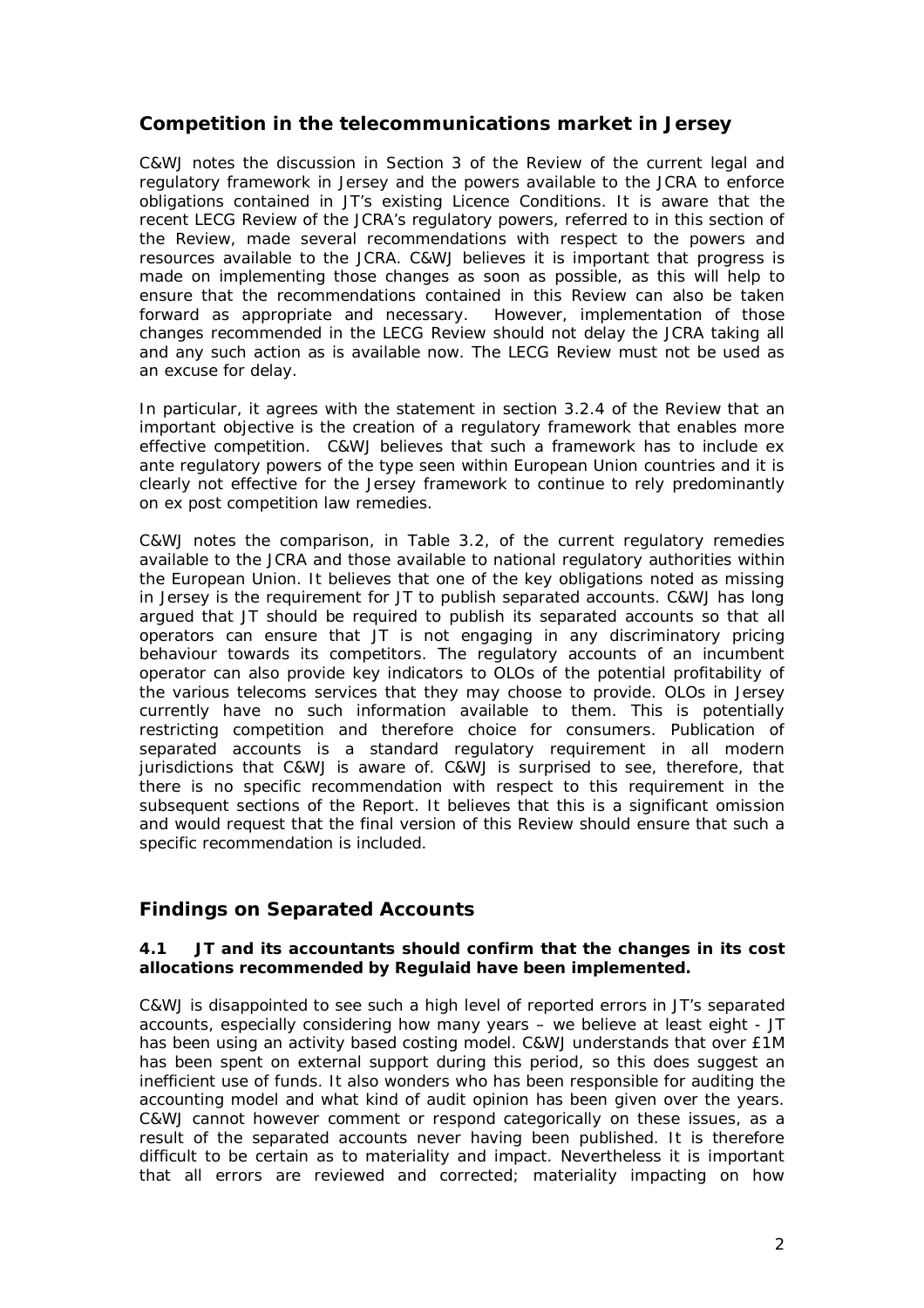immediate the correction should be made and whether the accounts as a whole need to be reworked and resubmitted.

Of the errors in cost allocations identified by Regulaid it is worrying that network assets (the costs directly relevant to their RIO pricing) have only 134 allocations correct out of the total of 185. This does bring into question the ability of the results to provide meaningful network component values. C&WJ also wonders – but cannot check given that JT's separated accounts are not published - whether JT has correctly dealt with capital employed, given that Regulaid quotes allocation of both capital employed and assets. JT should not calculate a ROCE (Return on Capital Employed) and then also include an associated asset value. This would be a major mistake – and C&WJ would expect that Regulaid would have spotted such a mistake if it has indeed been made - but it might help to explain why the regulatory cost base is so high. To reiterate, C&WJ would expect RIO service costs to be based on the allowable ROCE of capital only, rather than the full capital value.

The splitting of staff costs, which represent the largest single cost to the business, is inappropriate and must result in material errors to the RIO pricing. Using an equal value across any network related products is bound to inflate wholesale costs (compared to retail costs), due to the smaller volumes of wholesale services.

With so many errors identified by Regulaid in the model, C&WJ has to question whether the model is actually fit for the purpose of justifying rates and charges. More importantly, if Regulaid has identified so many errors in JT's accounts it does raise the question as to whether JT should be required to correct these mistakes and resubmit its results before the RIO rates are finalised, although this should not delay the immediate implementation of recommendation 4.3 below. If any further adjustments to the RIO rates are needed as the outcome of JT using the correct cost allocations and methodologies, these can be made retrospective.

#### **4.2 JT should implement current cost accounting as the basis for its statutory accounts as from the start of 2011.**

C&WJ is unsure whether Regulaid actually means statutory or regulated accounts here and would welcome clarification. JT has already been directed to use CCA in its regulated accounts for the year 1 Jan 06 – 31 Dec 06, but C&WJ is aware that JT pushed back on this. C&WJ gave some feed-back to the JCRA – and we can provide the paperwork if required - but is not aware of the current status of this.

It should also be noted that JCRA advised on 12/6/7 ref T110/07 that they would be reviewing the format of JT's accounts in that year.

The use of CCA is widely accepted and provides a more accurate picture of capital employed for other entrants to analyse with a view to ensuring services provided to the market are competitive and at least as efficient as the incumbent's services. CCA was devised to counter some of the limitations inherent in historical cost accounting (HCA). Historical accounts do not give up-to-date information about a company's results and financial position particularly in times when prices are changing significantly or rapidly. C&WJ is not convinced that waiting until 2011 – because that is when JT is *aiming* to implement its NGN - is a valid reason to delay implementation of CCA as there are a large number of asset categories which will not be affected by the implementation of its NGN.

#### **4.3 An average rate of 0.736 pence per minute should be used for calls terminating and originating in JT's fixed network for 2009.**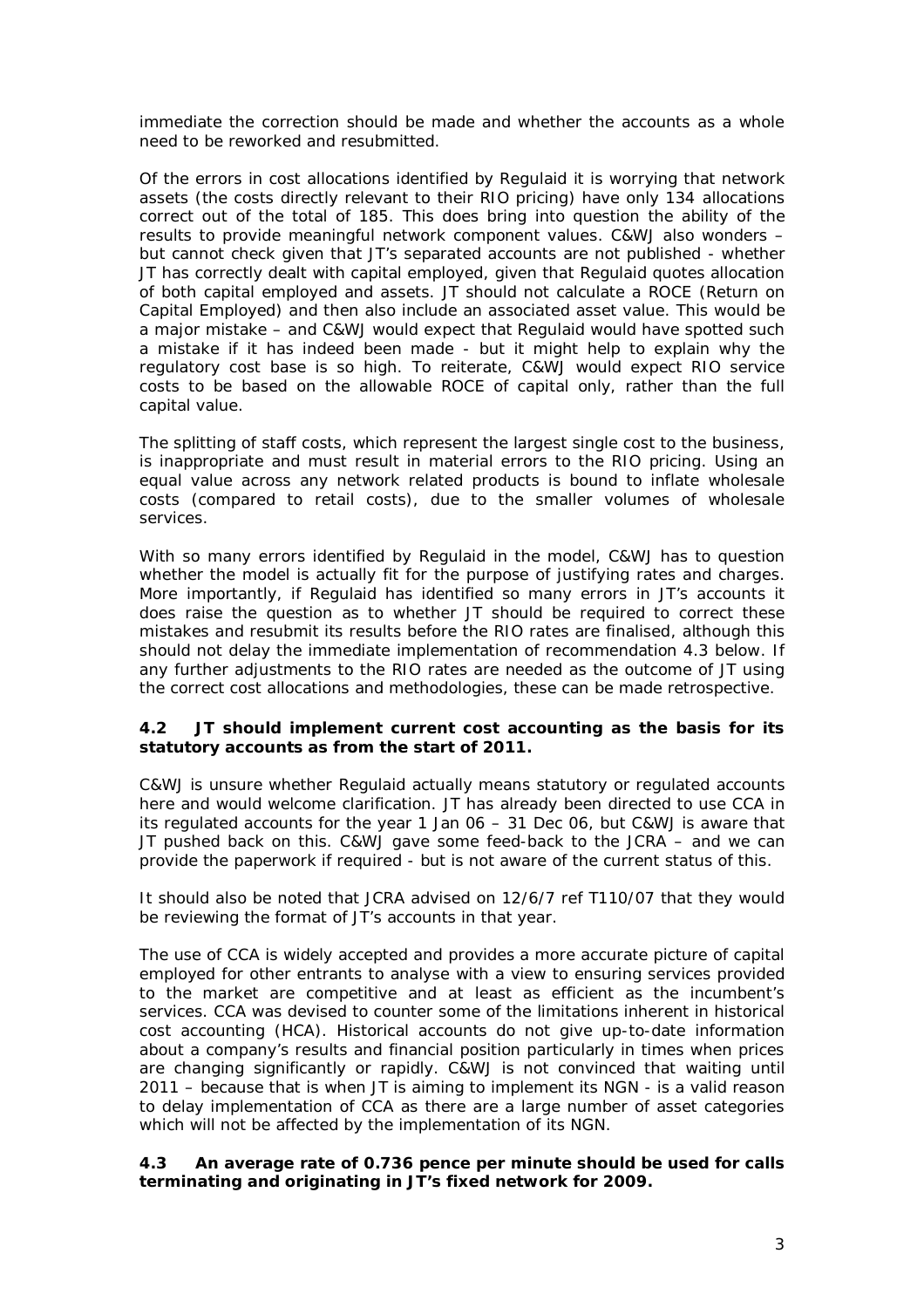C&WJ agrees with this recommendation for the implementation of cost orientated rates, with effect from 1 January 2009. It believes that such implementation should be without prejudice to any requirement to further reduce such rates if that rate (0.736 ppm) is found to be unjustifiably high. In particular, C&WJ believes that the rates should be those of an efficient operator and should not be allowed to include any allowance for JT's current inefficiencies.

In that respect, C&WJ would note that there are a number of other issues with JT's RIO charges that C&WJ is aware of but which are not discussed by Regulaid, and which could affect the RIO charge. These include:

- its RIO call charges are based on a minimum 60 seconds duration, when C&WJ is aware that JT has interconnected with BT and C&W Worldwide on a purely per second basis for decades. In our view the JT method of charging includes the equivalent of a call set up charge and such a charge solely for its local competitors should be seen as anti-competitive.
- With the current interconnection links in place JT's fixed network termination rates should always be lower than those for call origination. This is because JT should take into account all calls from its mobile network terminating on or transiting its fixed network in its network usage factor calculations. JT's mobile network interconnects with its fixed network via more sites than OLOs networks do. Calls from JT's mobile network to/through its fixed network will therefore use fewer network components. Without such acknowledgement JT could continue to discriminate between OLOs' call minutes and those of its own mobile business. For fixed network RIO purposes JT's mobile service should be treated as a separate business (at arms length). If this approach was taken it could materially reduce the charges associated with JT's fixed network call termination. The following diagram may help to clarify the point:

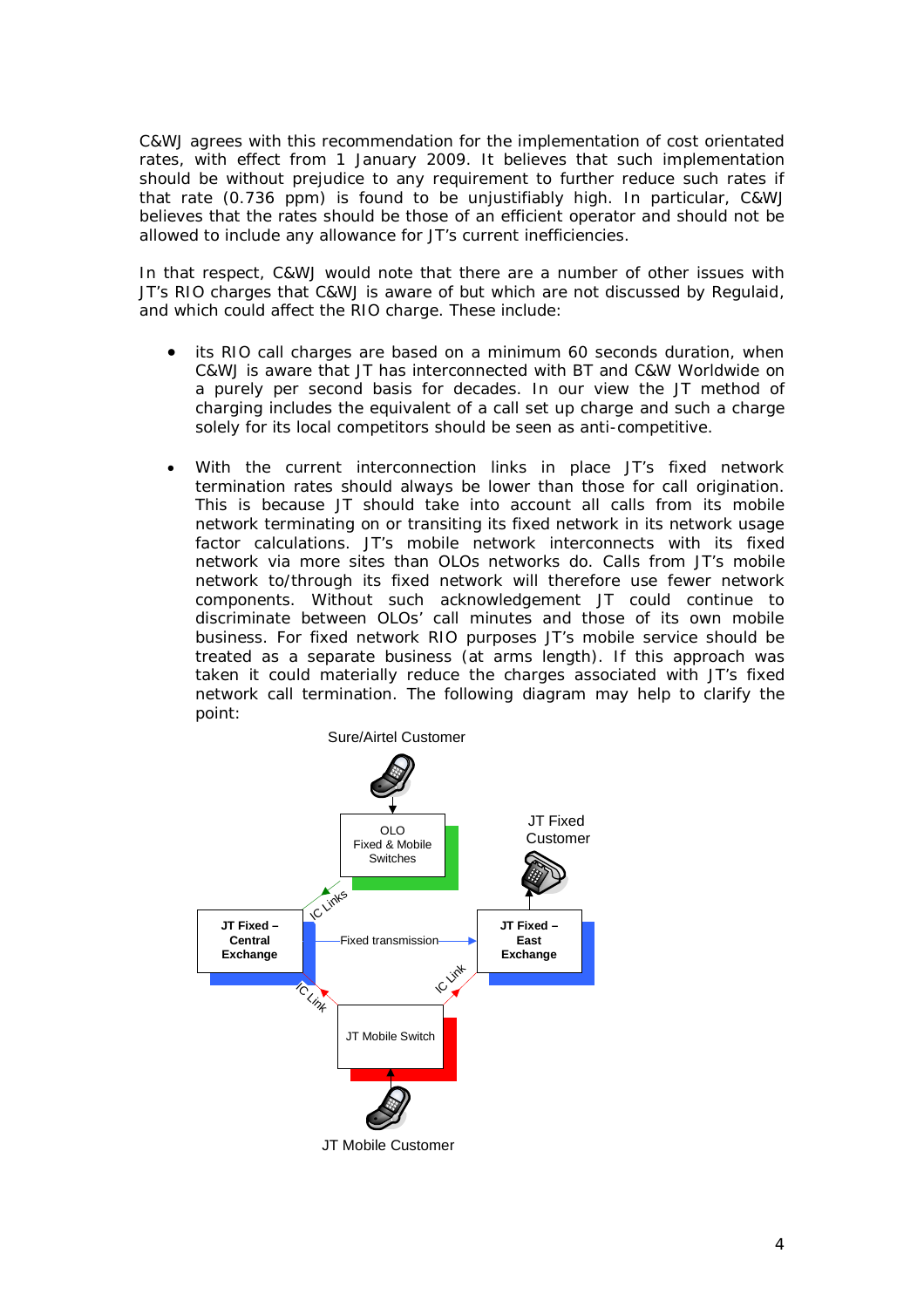If a Sure or Airtel-Vodafone customer (connected only to JT via Central Exchange) phones a JT fixed network customer (connected via JT's East Exchange) then the call uses two fixed exchanges and one fixed transmission. If a JT mobile customer phones the same JT fixed network customer then only one fixed exchange is used and no fixed transmission. If JT's RIO does not take this difference into account it may not reflect cost based rates for its call based RIO services. It should be noted that calls in the opposite direction will not result in the same overall route factors, due to the additional blend of indirect access traffic being carried between JT and OLOs, only through Central Exchange.

C&WJ requests that the JCRA reviews JT's route factor data to ensure that its mobile call minutes are appropriately recognised.

- JT's Product Management, Policy and Planning (PPP) charging principles should reflect the administrative costs associated with the provision of calls to OLOs and its own retail business from its Core Network Business. C&WJ requests that the JCRA ensures that the treatment of JT's retail call minutes is appropriate and in line with the view taken by Ofcom during its review of BT's PPP charging structure.
- It is likely that JT's local call fee terminating service provides access to some services which are provided to JT on a cost per call basis (for example, weather information), however it intends to charge OLOs solely on a cost per minute basis (per second after 60 seconds). If this is the case then JT's rates will not be cost based for this call type.
- Its operator assistance/emergency services call costs are not based on the appropriate time of day logic. The majority of cost for these call type relates to labour (for call centre operators) and staff will be paid more for working outside normal office hours (to cover the 24 hours a day cover required). JT was proposing peak rates of £4.18/£4.13 per minute and offpeak of £2.34/£2.32 so it is difficult to understand how these rates can have been correctly profiled. This raises further doubts over the general logic that JT has employed in its RIO calculations.
- Finally, C&WJ believes it is important that a statement of costs of network services is included in JT's regulatory accounts as this is a key document in the understanding of the costing of interconnect services. C&WJ does not know if such a statement is included given that JT's regulatory accounts are not currently published.

#### **4.4 JCRA should require JT to demonstrate that it is not crosssubsidising its data hosting business, which would be contrary to its Licence Condition 30.1**

C&WJ agrees that JT should be required to demonstrate that appropriate costs are allocated to its data hosting business. C&WJ's concerns relate more to whether the costs of this and other business are being shown inappropriately in the regulated businesses. For instance the sales process, customer relationship, power costs and technical support time for a data centre business are much higher than, say retail calling. As JT attributes staff costs evenly there is a probability that the regulated businesses are showing higher staff costs than would be the case if they were calculated using time studies.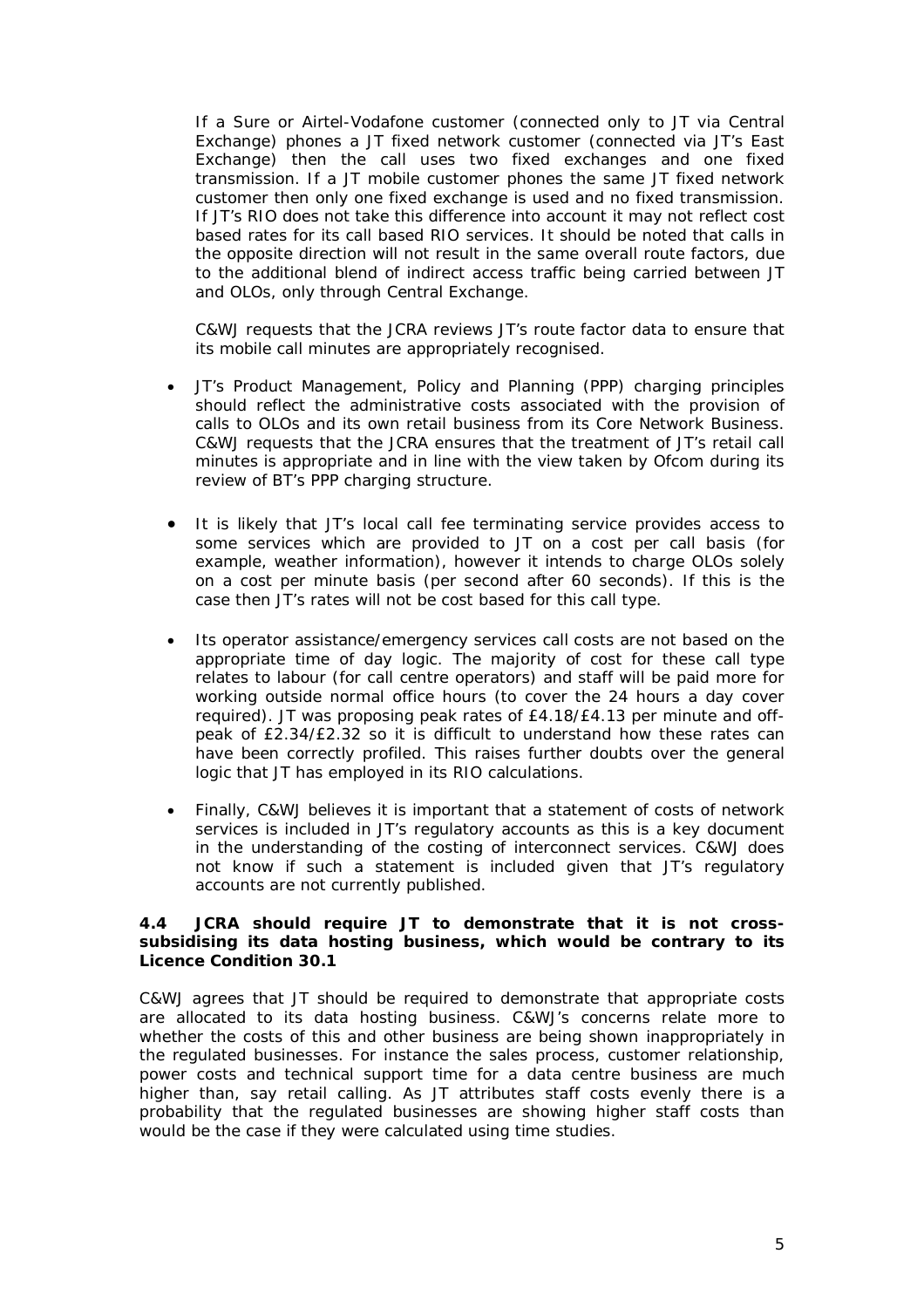### **Wholesale product issues**

#### **5.1 JCRA should require JT to make available wholesale services that enable OLOs to replicate its retail services, provided that they are demanded by an OLO.**

C&WJ believes that the ability of an OLO to replicate the incumbent's services is important, particularly in the early stages of competition. However, if the only thing required of the regulatory regime is the principle of replicability, then this will limit the extent to which competitors will be able to innovate and compete effectively in the long term. JT Retail would lead the market in terms of all product and service development while OLOs would be forced to just follow, rather than be able to innovate and provide value in their own retail products. The principle of replicability also supports the ongoing regulation of price based on a retail-minus approach, which means that OLOs would always be beholden to JT both commercially and in terms of service features and timescales for innovation. In short, competition will remain ineffective.

C&WJ therefore believes that the JCRA should work towards requiring JT to make available new wholesale services and interconnects that provide efficient and equal access to the fundamental elements of JT's Core and Access networks that enable OLOs to develop and deliver their own retail services independently of JT's retail product set. Furthermore to require that any retail services provided by JT in future are delivered using these same wholesale services on the same commercial basis, or that additional wholesale elements are provided to ensure that an equivalent service could be replicated by an OLO if required.

Wholesale services should serve the fundamental purpose of providing connectivity from a service provider to a customer site and nothing more. Currently JT is merely providing to OLOs a white-labeled and discounted version of a JT retail product and introducing additional unnecessary inefficiencies of large quantities of underutilized fibre and CPE. This cost is ultimately wrapped up into the wholesale cost borne by OLOs.

Having a wholesale service which gives the basic building blocks and looks nothing like a retail service will also require that the pricing must be based on cost and utilisation of assets of known value, rather than an abstract retail-minus approach. This allows OLOs models to develop both technically and commercially.

C&WJ would also suggest that JT needs to ensure that proper "Chinese Walls" are in place between its wholesale and retail arms such that OLOs should be made aware of the future availability of a wholesale service at the same time as JT's retail business. OLOs should also be able to request wholesale prices for services that are not currently provided by JT's retail arm, e.g. higher bandwidth leased lines, LANs, etc.

#### **5.2 JCRA should permit JT to offer bundles to its retail customers, on the condition that OLOs can replicate the bundles.**

C&WJ recognises the benefits that the bundling together of different products can have for some customers, in terms of convenience and lower prices compared to buying the individual elements of the bundles separately. It therefore agrees that JT should be allowed to offer bundles to its retail customers but agrees that this should only be to the extent that OLOs could replicate the bundles. As referred to above this means, for example, that the fundamental elements of JT's Core and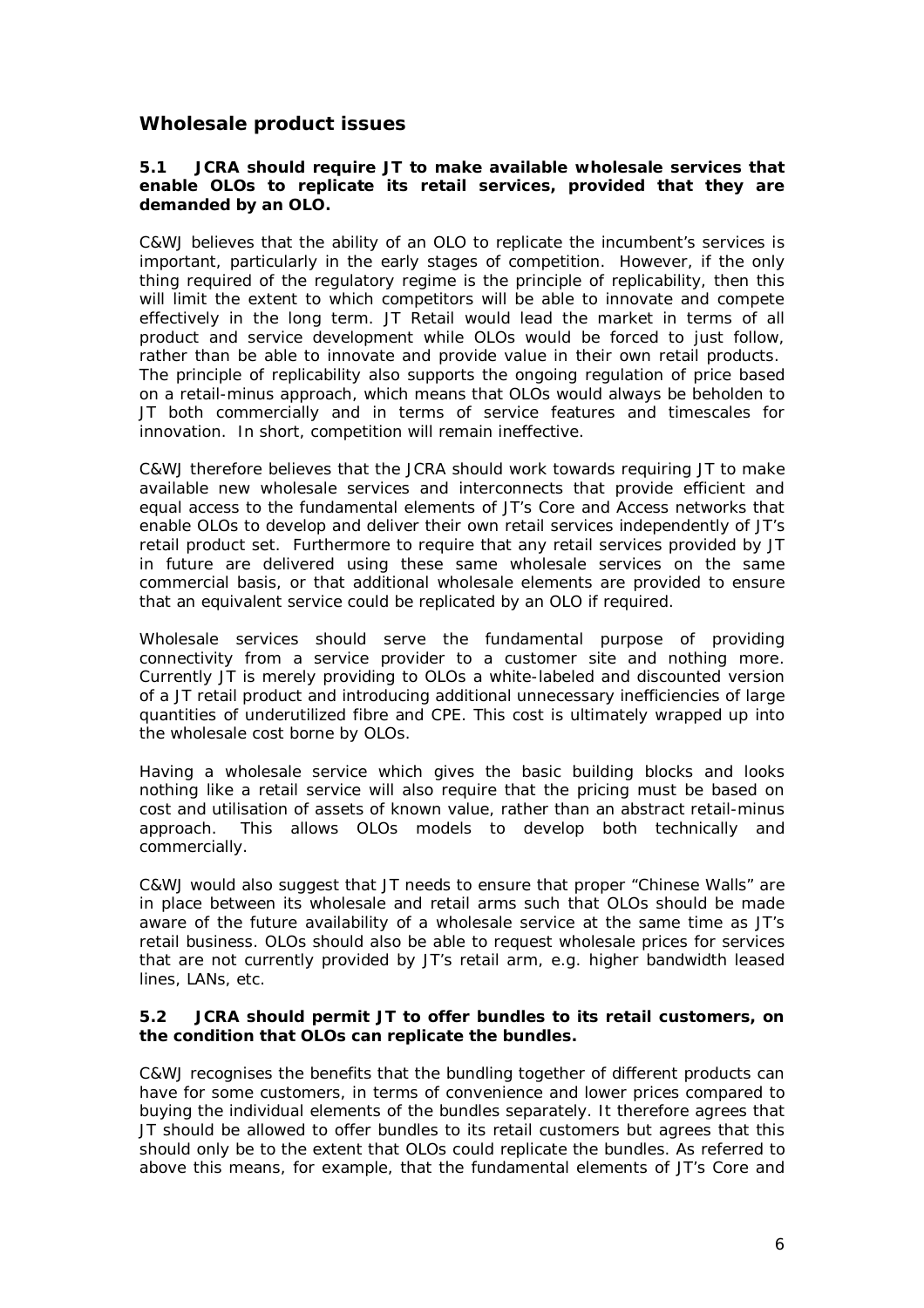Access networks required for any bundles should be available at a wholesale as well as retail level.

#### **5.3 JT should be required to demonstrate to JCRA that equivalent wholesale products are available, that the price of the bundle exceeds the incremental costs of each element, and that the retail price does not constitute a price squeeze.**

C&WJ agrees with this recommendation as this will ensure that the OLOs can also provide their own bundles, at prices that will be competitive with those of JT. In the same way that recommendation 5.4 states that all the individual elements of the bundle should be available on an individual basis at the retail level, they should also be available individually at the wholesale level. Wholesale elements required by OLOs to produce competing bundles will need to be made available in advance of the retail individual products and bundles, to ensure that OLOs are not placed at a competitive disadvantage compared to JT's retail operations. JT should also demonstrate to the JCRA that the retail price does not constitute a margin squeeze, prior to the introduction of any individual or bundled product, price change or promotion.

#### **5.4 The individual elements of the bundle should be available on an individual basis to retail customers.**

C&WJ agrees with this recommendation so that customers would still have the choice to buy the individual elements of the bundle separately if they so wished and would not be forced to buy some elements that they do not want. C&WJ believes that this recommendation should also apply to the wholesale level too, such that OLOs would have more freedom to produce innovative bundles of their own in addition to producing exact replicas of any bundles produced by JT.

#### **5.5 Condition 32 of JT's licence should be amended to permit product bundling if the above requirements for equivalent wholesale services and pricing are met.**

C&WJ agrees with the recommendation to amend JT's licence condition to allow bundling, subject to all the other requirements in relation to bundling having been met.

#### **5.6 JT should not be able to make special offers or discounts unless it demonstrates to the satisfaction of JCRA that the reduced price covers the incremental cost of the service and that it is not undertaking a margin squeeze.**

C&WJ agrees that the issue of retail promotions can raise some difficulties, especially with respect to the extent to which they should be replicated by OLOs. Suitable regulation at the wholesale level, which would give OLOs access to the necessary wholesale inputs at appropriate prices, should help to ensure that OLOs have more freedom to compete at the retail level in terms of offering their own special offers and discounts.

C&WJ notes that the current Licence condition 33.4 does not specify the cost standard that should be used for ensuring that any discounts and special offers cover their costs and agrees that the incremental cost rule would be appropriate. It also agrees that the JCRA should confirm prior to launch that any special offers or discounts offered by JT do not constitute a margin squeeze.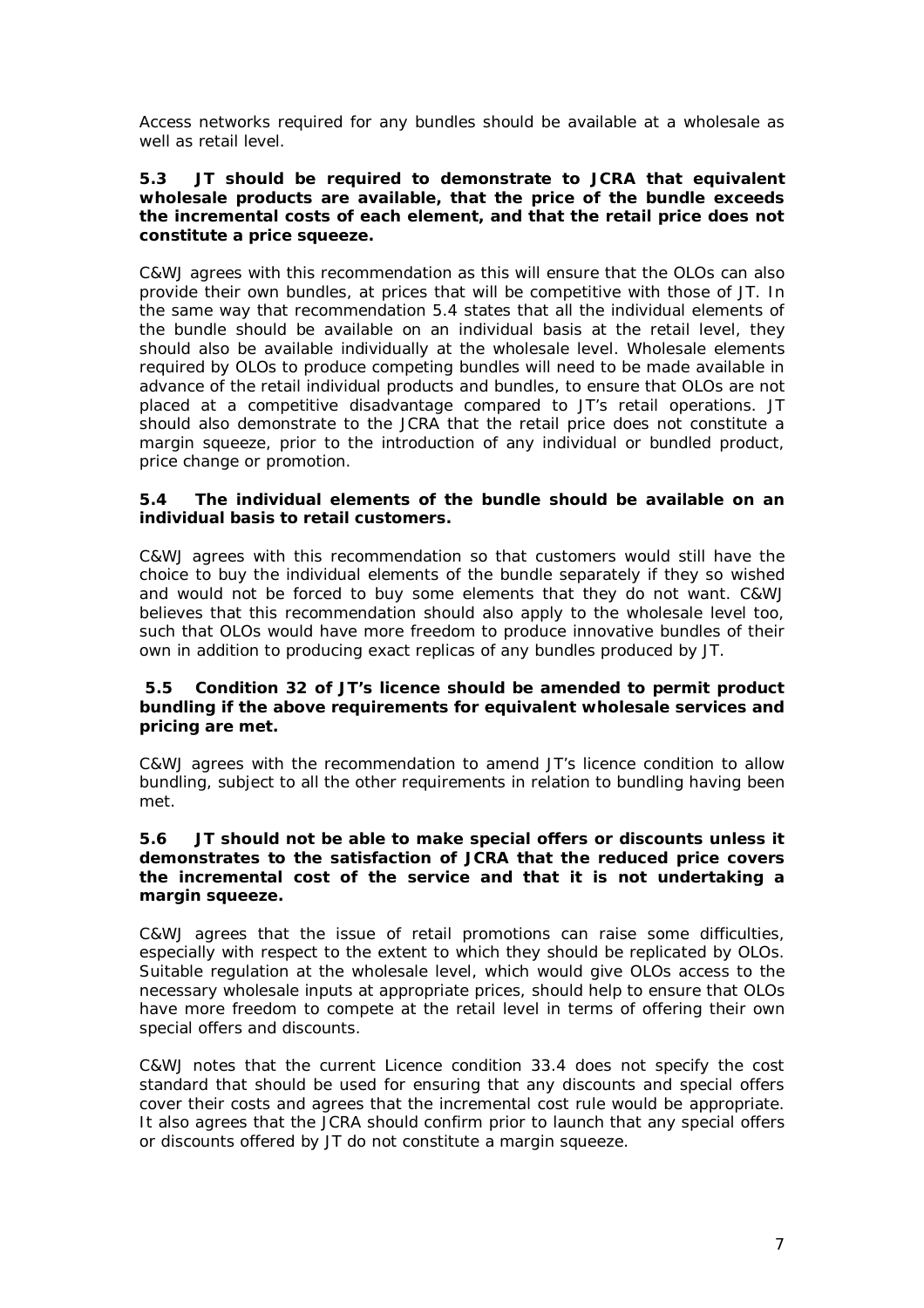The publication of JT's separated accounts would also enable OLOs to consider the extent to which any special offer or discount notified by JT in advance of launch does indeed cover its incremental costs, and would allow OLOs to make any necessary submissions to JCRA if they believed that they could have anticompetitive effects.

#### **5.7 JCRA should direct JT to provide CPS in line with its Licence Condition 25**

C&WJ believes that JCRA should initiate a process of consultation in order to establish OLO requirements for CPS, and that any JCRA mandate to JT should be based on those OLO requirements. In the consultation period JT should make available technical information and its timetable for delivery to OLOs so that OLOs can understand any constraints on their own requirements*.*

#### **5.8 JT and the OLOs should form a working group to agree service definitions, specifications, and processes for wholesale services.**

C&WJ believes that the overall standard of supporting documentation for wholesale services is low in comparison to that offered by Cable & Wireless in Guernsey, in particular with respect to ADSL services. This leads to incorrect presumptions being made or project delays due to additional consultation with JT. C&WJ would be amenable to identifying the current deficiencies, but would consider a working group to be onerous. JT should be able to review its documentation without further OLO input.

#### **5.9 JCRA should mandate the introduction of wholesale line rental, and introduce specific Condition into JT's Licence**

C&WJ fully supports the recommendation to mandate the introduction by JT of wholesale line rental (WLR). C&WJ believes that the introduction of WLR involves no capital investment. C&WJ would like to fully understand how the JCRA would intend to direct on pricing and delivery obligations.

#### **5.10 JCRA should mandate the introduction of fixed number portability, and introduce a specific Condition into JT's Licence**

C&WJ would expect the numbers that would make use of fixed number portability to be quite low and does not believe it should be viewed as a priority for the JCRA. The introduction of WLR is of greater priority and C&WJ believes that this would still lead to an increase in competition even if it was not accompanied by FNP.

#### **5.11 JCRA should encourage operators to share ducts, and only mandate duct sharing if the operators fail to reach agreements commercially**

C&WJ supports in principle the sharing of ducts but a number of key prerequisites must be in place to support this. These include:

 Accurate records of duct size, material, location, depth, available cable space and also the type of services running through the cables. All of these points will need to be available for the OLO to consider if duct sharing is a suitable option.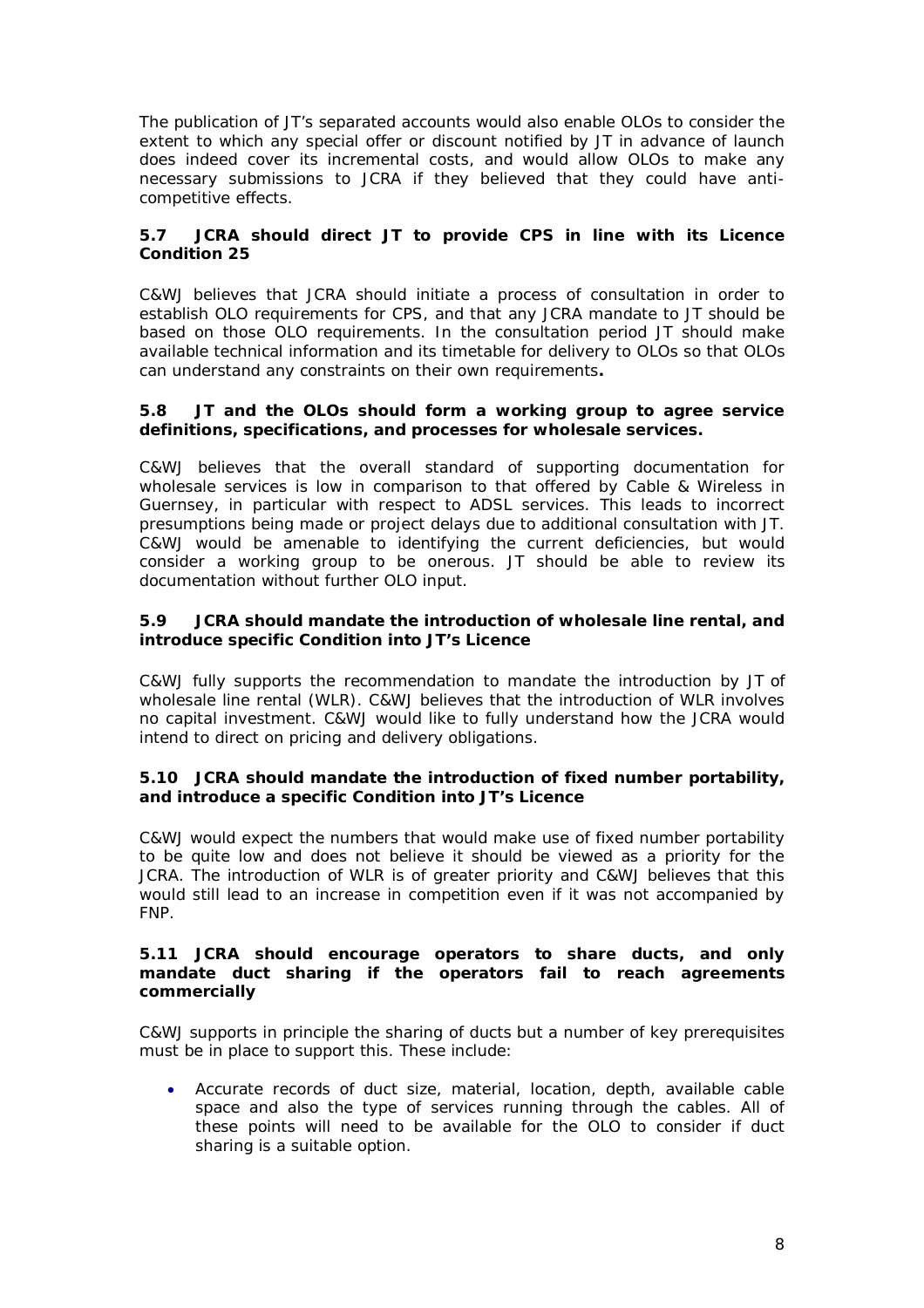- The agreement of a generic Rate Card should be considered to support the commercials for OLO access. This could be along the lines of the Mast Site sharing arrangements in place between all mobile operators. However on that note we would remind the JCRA of the difficulties C&WJ experienced in seeking to share facilities and location at the JT site in St Brelade. The JCRA concluded that they were not able to require such sharing and that the site sharing requirement was limited to mobile masts and their immediate site. If the JCRA does implement a duct sharing requirement it must ensure that similar arguments cannot obstruct the purpose
- Agreed procedures for maintenance on the duct and the cables within as ongoing network maintenance can and will impact OLO cables within the incumbent operators duct infrastructure

C&WJ is aware that JT uses CH2M as a 3rd party resource to manage the network on JT's behalf and believes this is positive as it means the separation from the main business to support OLOs has already been made. The principles behind BT's Openreach business would be easier to implement here as management of the JT ducting infrastructure is already outsourced to an independent 3rd Party.

#### **5.12 JT should publish its retail prices for enhanced service levels for leased lines**

C&WJ agrees that JT should publish its retail prices for enhanced service levels for leased lines.

#### **5.13 The enhanced service levels should be available to OLOs at a discount of 5 - 10% from the retail prices**

C&WJ agrees that enhanced service levels should be available to OLOs at a wholesale price. C&WJ considers that the level of JT retail pricing for enhanced service levels is not reflective of its costs. C&WJ would like to see this remedied by a price cap for enhanced service levels, similar to draft proposal 5.22. Preceding that implementation, a wholesale discount is more typical of retail/wholesale margin differentials, being set at not less than 15% in the first instance.

#### **5.14 JT should be required to provide a wholesale IP bandwidth service to OLOs**

C&WJ has no current requirement for wholesale IP bandwidth and so has no comment on this recommendation.

#### **5.15 There should not be any further subdivision of JT's on island leased line categories**

Please refer to the response to 5.16 below.

#### **5.16 JT should consider renaming the under 300 metres leased line category**

Currently in the pricing process C&WJ has to request on a per circuit basis when a service is under 300 metres, which adds to quote preparation times. By removing the under 300m category C&WJ have certainty of pricing. There should not be any other subdivision of circuits on say, same/different exchange, as this would simply add to cost variations that are not reflected in the value of the service to the end-customer.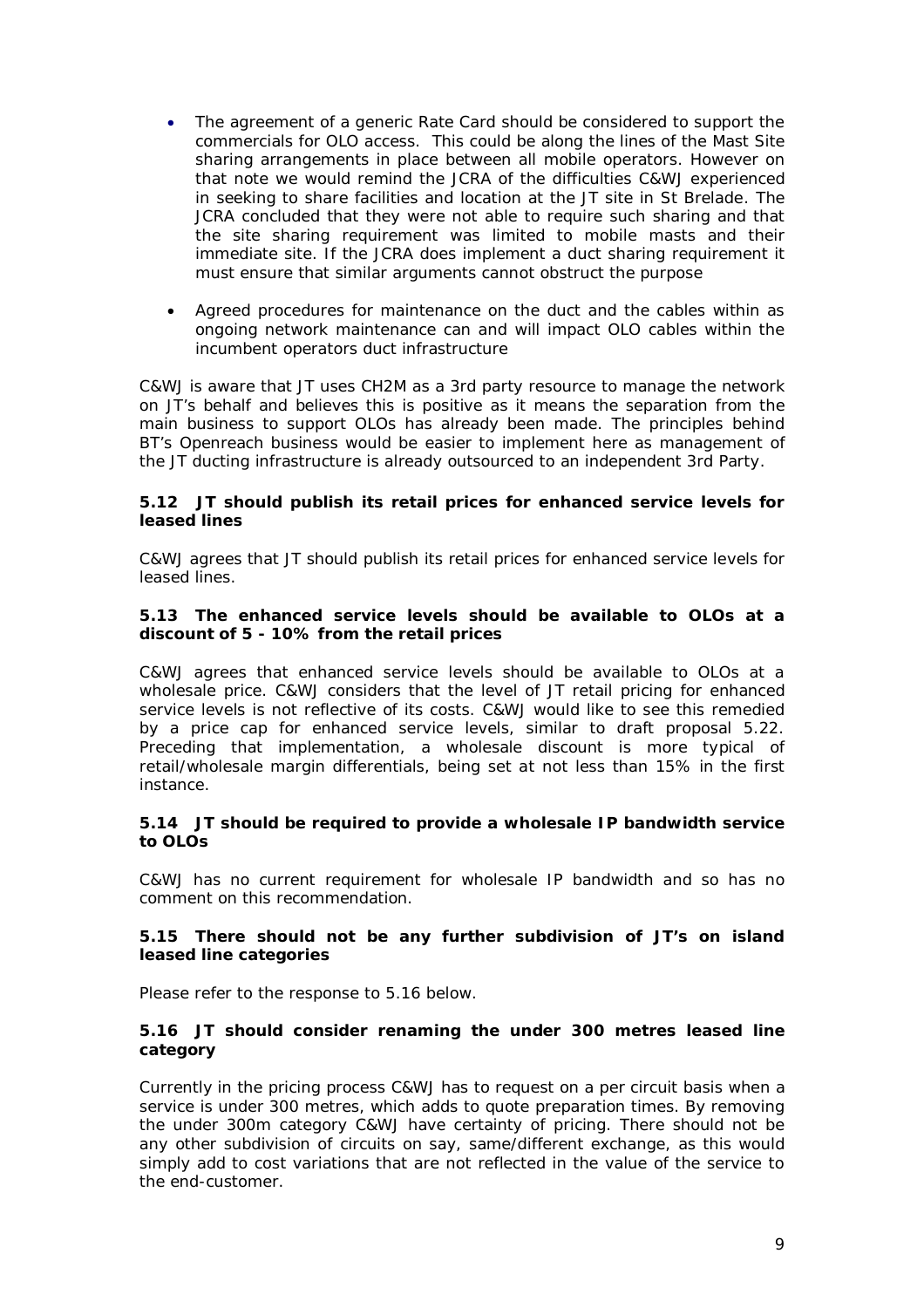However, to be clear this should not be deemed as an opportunity to increase the wholesale price since the majority of the circuits are already greater than 300m and also in C&WJ view the current price is far too high. Please refer also to the response to 5.22 below where we recommend that in addition to the introduction of a price cap that there is an immediate reduction in the current on-island wholesale leased line price to at least retail minus 25% initially.

#### **5.17 JCRA should mandate the introduction of LLU (including line sharing) and co-location, and impose suitable Licence Conditions on JT**

C&WJ is not convinced that the introduction of LLU in Jersey is appropriate at this time and believes that further investigation would be needed before any final decisions are made. The Review correctly addresses the issues of exchange-based co-location/LLU against the rollout of kerbside MSANs (effectively increasing the number of connection sites). However, it suggests that co-location of OLO kit in external cabinets is a viable solution. This all sounds like a good idea in principle, but the practicalities of physical access and security will introduce problems as well as the requirement for OLOs to provide duplication in terms of investment in essentially identical equipment, which is unlikely to be viable. Better scaling and cost efficiencies are available if JT provide a single unit capable of serving the needs of all OLOs, rather than all operators (JT included) having to purchase multiple smaller units. Multiple units will inevitably dictate either significantly larger cabinets in order to cater for physical access requirements of operators, or the deployment of multiple cabinets – all of which ultimately means additional cost to the consumer. There would also be environmental impacts of larger or multiple cabinets, which does not seem to have been recognised in the Review but will be particularly relevant on a small island such as Jersey.

#### **5.18 JT should work with the OLOs to identify where they require space in MSANs, to agree a suitable co-location arrangement, and to plan the necessary processes, plans and procedures for the implementation of LLU**

Please refer to the response to 5.19 below.

#### **5.19 Working with the OLOs, JT should develop a wholesale backhaul product from its MSANs**

C&WJ believes that JCRA should initiate a process of consultation in order to establish OLO requirements, and that any JCRA mandate to JT should be based on those OLO requirements. In the consultation period JT should make available technical information on its wire centres available to C&WJ so that C&WJ can understand any constraints on requirements it wishes to make.

**5.20 JT and the OLOs should discuss new forms of bitstream products (including naked DSL and those forms that will become available as a result of JT's NGN). If they are unable to agree specifications for these new services, they should refer the disagreement to JCRA using the dispute process** 

C&WJ would welcome the opportunity to identify new requirements. Our response to this question is rolled into the replies to Section 7 recommendations.

**5.21 JT's RIO prices should be set through the use of a wholesale price cap on separate baskets of RIO services. The cap should be set for a period of three years, with the target prices being set by the use of benchmarks and the setting of an efficiency target.**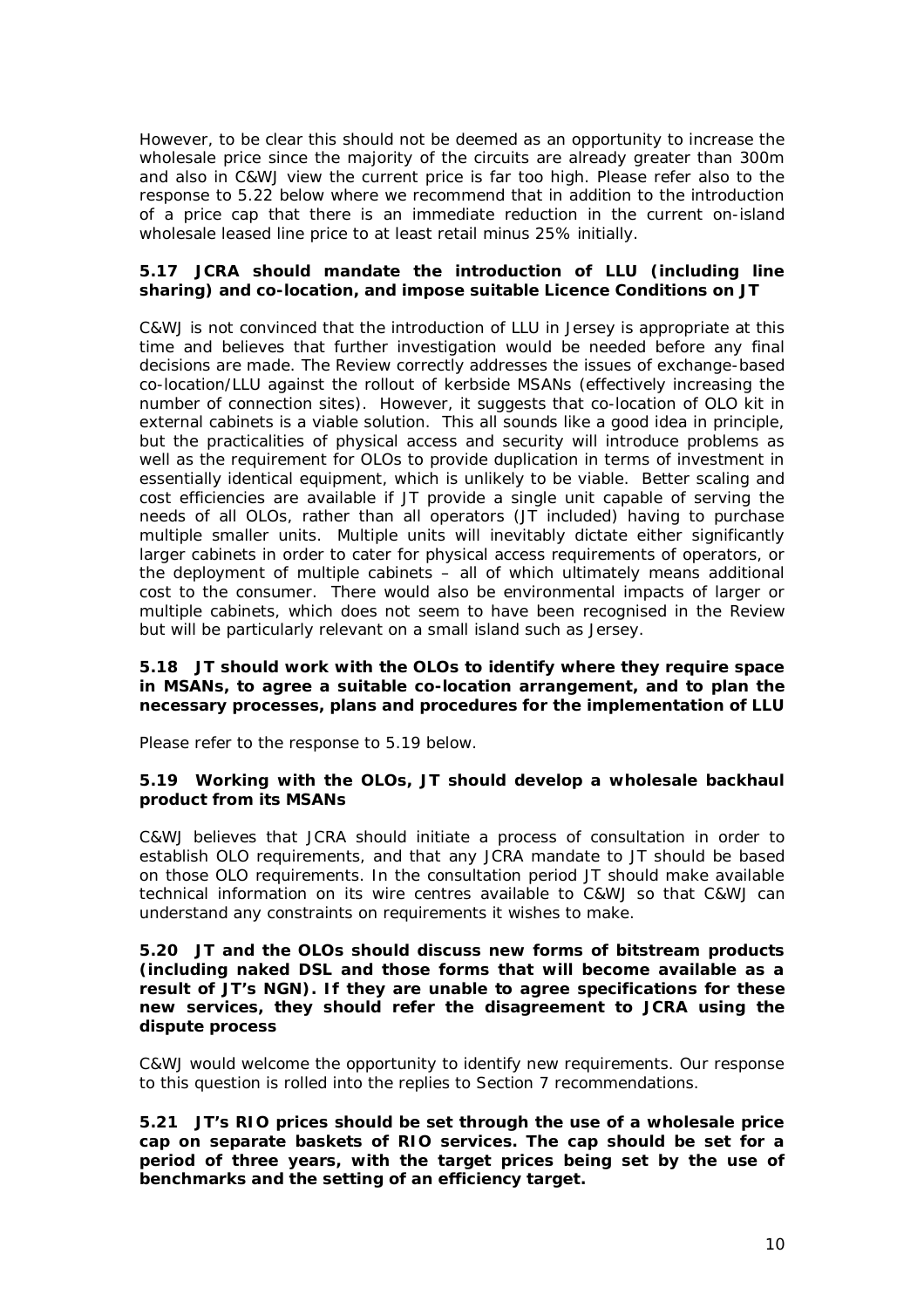We believe that RIO prices should in principle be based on a properly derived cost model. However, given the issues related to the JT cost model and the points made by Regulaid related to the current costs in the model being higher than they could be and the lack of resources to implement in the short term a verifiable and robust cost model (especially given the pending variations related to NGN costs) then we can agree to the recommendation to consider the implementation of a price cap subject to a proper consultation process and that the intent should be to give the OLOs the correct economic signals. It will take time to agree and implement a price cap so it is important that recommendation 4.3 is implemented in the meantime, whereby an average rate of 0.736 ppm is used for calls originating and terminating on JT's fixed network, effective from January 2009.

#### **5.22 JCRA should place a price cap on JT's wholesale on-island leased lines**

Ideally, the wholesale price should in principle be cost based but again given the uncertainty related to the accuracy of the cost models we agree with the principle of a price cap on JT's wholesale on-island leased lines. However, the starting price for this price cap would need to be reviewed and should not be retained at the current level. The Regulaid report clearly states that "JT makes large profits from its leased line business, and hence the 9% discount is not a good approximation for cost based wholesale prices." Given this fact the wholesale on-island leased line prices should be immediately reduced with a minimum discount of 25% in order to offer immediate competition on domestic leased lines and then this should be the starting point for the price cap with future efficiency factors built in. It must be noted that the situation in Jersey is different from Guernsey in that the price set for the price cap for wholesale on-island Leased lines was not reduced initially because there had already been substantial reductions of over 30% over the past few years.

#### **5.23 JCRA should require JT to provide a 25% discount to OLOs for its off-island leased lines**

C&WJ considers the 25% discount to OLOs for its off-island leased lines to be entirely appropriate as a starting point, and requests that this change, being only administrative, is implemented without delay.

#### **5.24 Wholesale prices for JT's DSL service should be based on cost, not on retail minus, and should be subject to a wholesale price cap**

Whilst C&WJ agrees with the proposal to move towards cost based wholesale prices, subject to a wholesale price cap, it is concerned that this may take some time to achieve. In the meantime, it believes it is important to ensure that the current regime of wholesale prices based on retail minus is implemented fairly, and with sufficient margin to ensure OLOs can compete effectively with by JT.

On 14th September JT introduced 18 month DSL contracts, which reduced the effective retail minus 40% in place for 12 months contracts, to 34.5%. C&WJ challenged JT on this issue, asking amongst other resolutions, for JT to introduce 18-month contracts at Wholesale. JT have rejected the proposal and C&WJ currently has little recourse given that retail minus 40% was never formally agreed with JCRA. C&WJ would like a short-term resolution to this negative step from JT Wholesale, and in the longer term would welcome a move toward ADSL wholesale cost based price on customer access lines, with a price cap subject to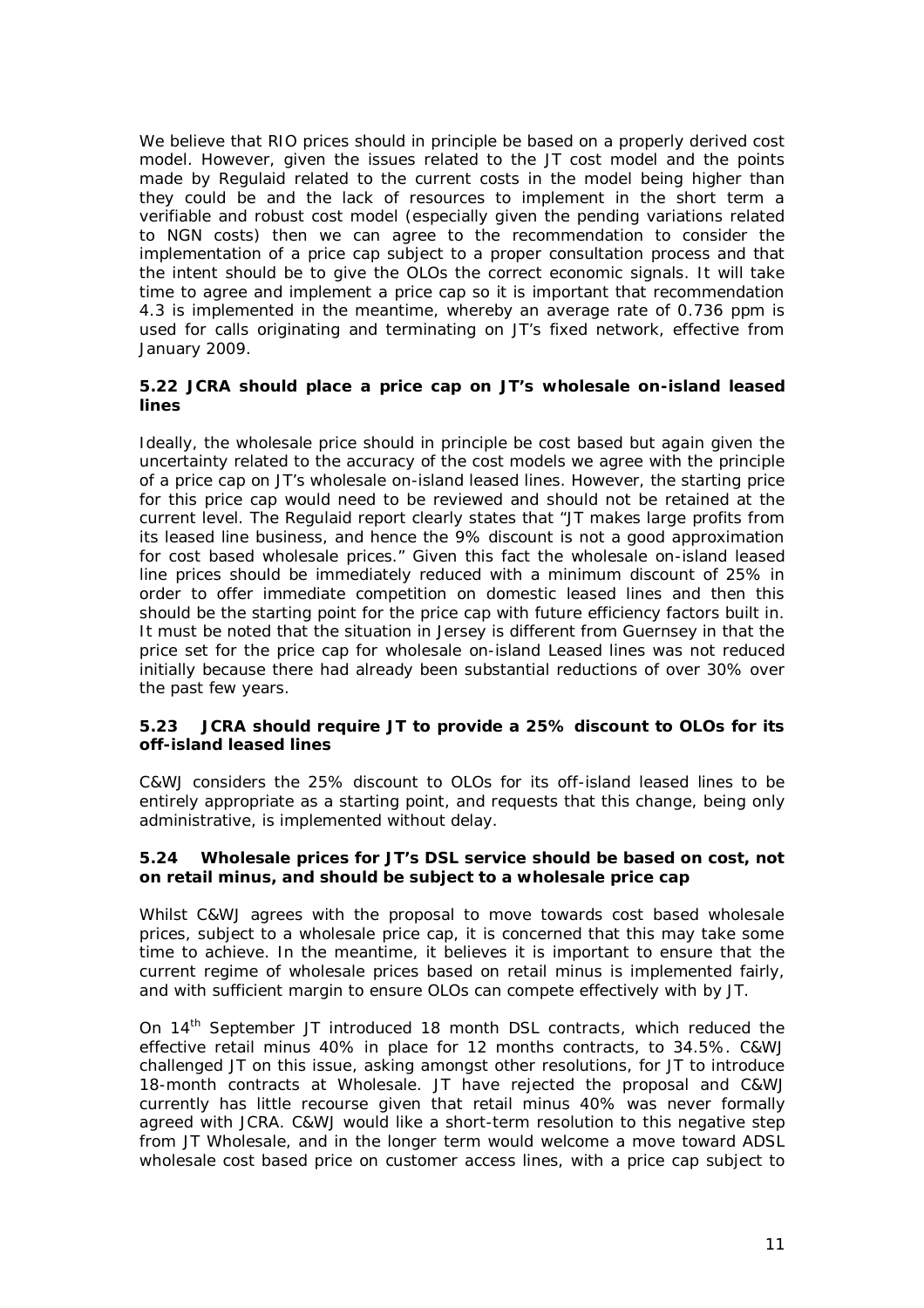there being a starting price with a sufficient margin immediately and future efficiency incentives built in.

#### **5.25 JCRA should place a price cap on JT's DSL backhaul services**

C&WJ welcomes a move toward ADSL wholesale cost based pricing on DSL backhaul lines, with a price cap. As with the previous question, however, it is concerned with the time that it may take to implement such a regime and believes it is important that in the meantime the retail minus regime allows OLOs sufficient margin to compete effectively with JT. Similarly, the price cap starting point should be set at the appropriate level to allow sufficient margin immediately and with future efficiencies incentives built in on all contract terms.

#### **5.26 JT should include the router costs in its backhaul prices**

C&WJ understands that JT have already implemented this change on its new ethernet DSL backhaul service, and welcomes this inclusion. C&WJ is however concerned that JT appears to have derived this price by taking the recommended retail price of the router, and adding margin, as opposed to taking its cost price, plus margin. C&WJ requires a JT breakdown of the DSL backhaul prices in order to demonstrate that cost plus pricing has been correctly derived.

#### **5.27 JCRA should remove the requirement placed on JT to publish changes to wholesale prices in local press**

**5.28 JCRA should require JT to provide electronic notification of changes to wholesale prices to the OLOs with at least 30 days notice of their implementation**

#### **5.29 JCRA should require JT to provide electronic notification of new wholesale products and their prices to the OLOs with at least 60 days notice of their implementation**

C&WJ would welcome the changes, as set out in recommendations 5.27 to 5.29, to communication of pricing and product notifications.

#### **5.30 JT should initiate the payment of penalties, not the OLO**

C&WJ's experience is that JT's provide and fault repair performance on JT Wholesale private circuit portfolio is very good, and that breach of the SLA is rare. C&WJ is concerned with payments only where they consider the breach to be material, and is satisfied therefore to maintain the status quo and to initiate any request for payment.

#### **Wholesale and retail functions in JT**

#### **6.1 JCRA should invite JT to propose changes in its reporting structures which make its wholesale function more commercial**

Whilst noting the positive statements made in respect of the wholesale function in Guernsey (although noting that it is in fact incorrect in stating that the C&W Guernsey wholesale function previously reported to the Director of Legal & Regulatory Affairs), C&WJ would urge the JCRA to concentrate on the actual behaviour and attitude rather than reporting structures.

The key issue is that the wholesale function must act in a commercial manner whilst maintaining the appropriate separation from the JT retail function. It is the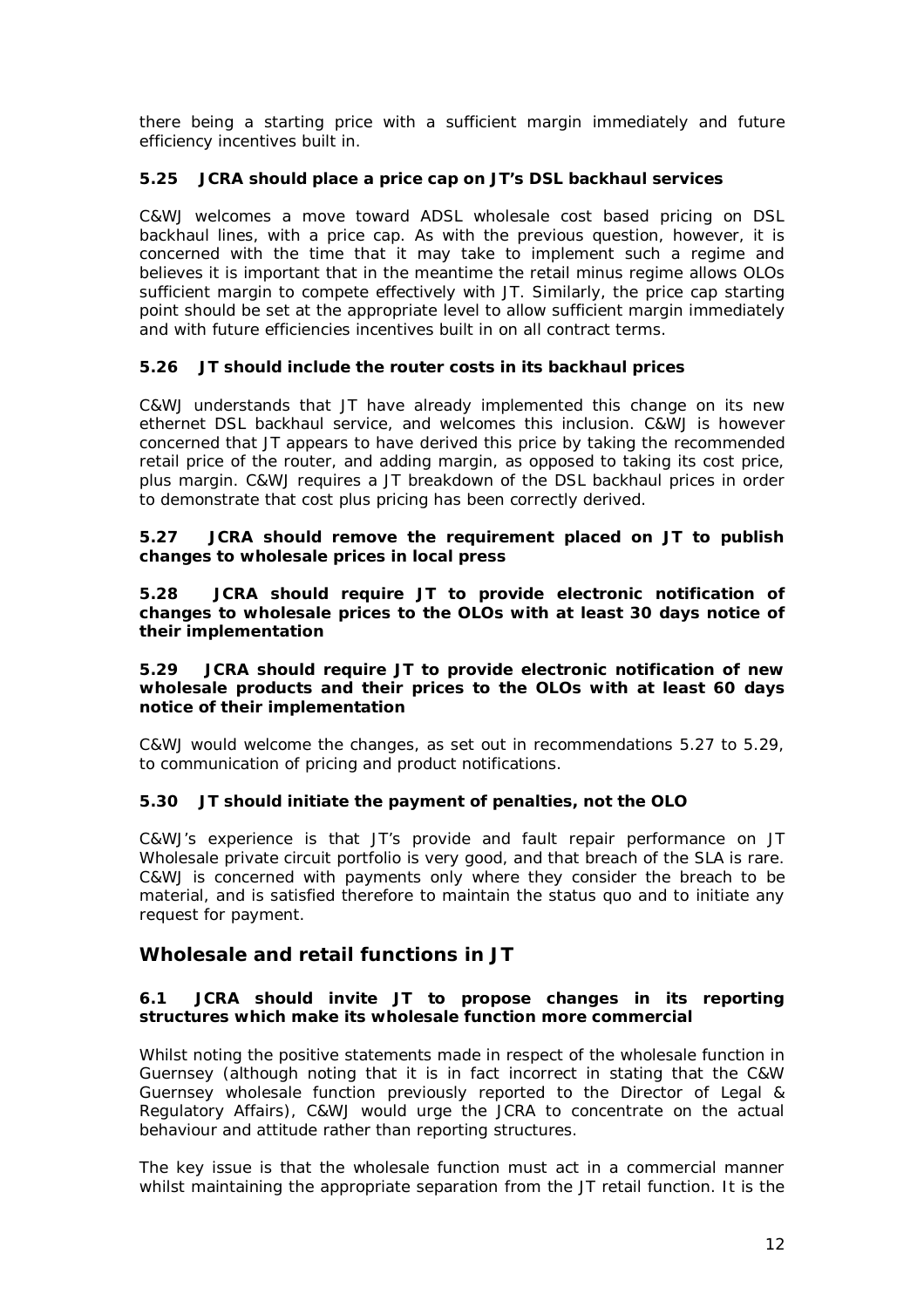attitude and response of the individuals concerned that will show and direct their behaviour rather than their job titles.

C&WJ would therefore support a recommendation which emphasises and concentrates on the simple need to make the wholesale function more commercial, flexible and practical in its approach. That may require change of behaviour of individuals rather than job titles or reporting lines.

#### **6.2 JCRA should invite JT to propose other changes in its management methods which make its wholesale function more commercial**

Again whilst C&WJ would welcome any change which makes the wholesale function more commercial and recognises the value and opportunity offered by the wholesale function and its wholesale customers, it is the actual impact and effect that is key.

#### **6.3 JCRA should require JT to publish total KPIs on its provisioning and fault repairs for leased lines and DSL lines, distinguishing between retail and wholesale customers**

C&WJ's experience is that JT's Wholesale private circuit portfolio provide and fault repair performance is very good, and has no concerns that JT shows preference to its Retail arm operationally. However C&WJ is concerned with provisioning performance on DSL lines and would like to see total KPIs distinguishing retail and wholesale performance. The supporting data for each wholesale customer should be available to that customer to allow the wholesale customer to reconcile this reporting.

#### **6.4 JT should restrict access to wholesale information on its provisioning and billing systems, and not show information about wholesale services on its customer records (with the possible short term exception of residential customers). JCRA should invite JT to indicate how it will comply with this recommendation.**

C&WJ welcomes this recommendation to separate Retail and Wholesale customer records.

#### **6.5 Any operator with a Class 1, 2 or 3 licence issued by JCRA should be eligible for wholesale services at wholesale rates from JT**

C&WJ does not support the recommendation that any operator with a Class 1,2 or 3 licence issued by the JCRA should be eligible for wholesale services at wholesale rates from JT

C&WJ believes that to allow Class 1 licence holders access to JT wholesale services would have a severe impact on the ability of the Class 2 licence holders to continue to build and operate a sustainable fixed access network and supporting product portfolio and it would also severely compromise continued and future investment on infrastructure build by those Class 2 operators.

There is no evidence that Class 1 licence holders, who are operating on the perimeter of telecommunication service delivery, would provide any benefit to the market other than just act as a "re-seller" of JT services. Also there is a serious concern that other non - Telco business could apply and be awarded Class 1 licences with the sole aim to access JT's Wholesale services to cut their own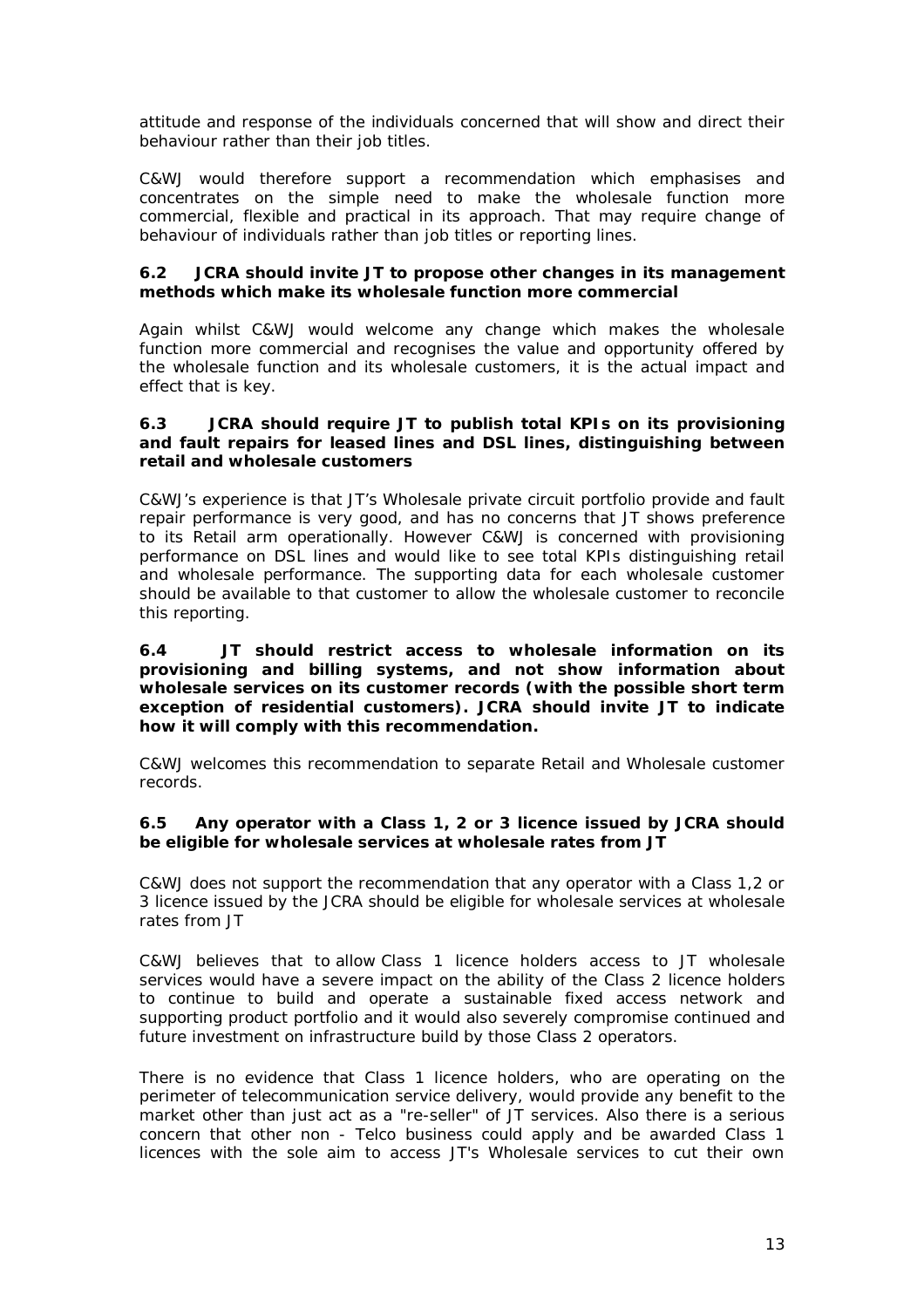telecommunication costs and not with the intention of adding additional competition to the market*.*

#### **6.6 JCRA should invite JT to consider moving the Installation and Maintenance Unit to the Operations Division**

C&WJ cannot comment on such a specific recommendation but would support any change which will ensure a clean break with JT's retail interests and a nondiscriminatory approach. The JCRA must ensure that there is no discrimination or collusion and that the retail function is not given preferential treatment or service to that offered to the wholesale customers.

#### **6.7 The OLOs and JT should commit themselves to holding a quarterly meeting for the next 12 months with an agenda and written action points. Thereafter meetings should be cancelled only by agreement of both parties.**

C&WJ welcomes this recommendation to improve communication. In Guernsey the quarterly Broadband Forum, involving all OLOs, appears much more effective than the quarterly leased line meetings, which are on a per OLO basis. For this reason C&WJ would prefer a quarterly meeting including broadband, leased lines, and also Reference Offer. C&WJ proposes that all of these meetings take place over a full day for logistical reasons, and that OLOs would attend in accordance with those products that they purchase, or have committed to purchase, from JT.

#### **6.8 JT and the OLOs should review the requirements to submit regular forecasts in Schedule 4 of the RIO, the Legal Framework of the wholesale DSL Agreement (Clause 2) and in the Legal Framework of the Wholesale Private Circuit Agreement (Clause 2), and agree on suitable replacements**

C&WJ's experience is that the provision of forecasts is an administrative burden that offers no material value, and indeed C&WG has dropped this requirement from its Wholesale High Speed Internet Agreement in Guernsey. In order to protect JT from risk of failure to meet its service delivery SLA the Agreements should be worded such that should a high volume of orders be provided in a short period of time, JT would have the flexibility to deviate from the SLA. Example wording might be: Where orders in any week exceed the average run rate for the previous 4 weeks by a factor of 3 times, then JT would assign RFS dates to OLO, to be no later than if the orders had been submitted at a run rate less than 3 times the average run rate for the previous 4 weeks.

#### **6.9 The OLOs and JT should agree a process for resolving all disputes between them. Under this process, disputes should be brought to the JCRA only after the dispute process between the operators has been exhausted. The overall process should be sanctioned by the JCRA.**

Whilst C&WJ agrees that in principle operators should first seek to resolve disputes between them, the JCRA must accept and recognise that certain matters may not allow for this step, whether due to time constraints or it being readily evident that the operators will not able to resolve themselves. The JCRA cannot abdicate its responsibility to regulate. It is noted elsewhere in the Review<sup>4</sup> that "*telecommunications regulation in Jersey is mainly "ex post"*" and C&WJ comments that there is also need for "ex ante" regulation.

l

<sup>4</sup> Paragraph 3.1.7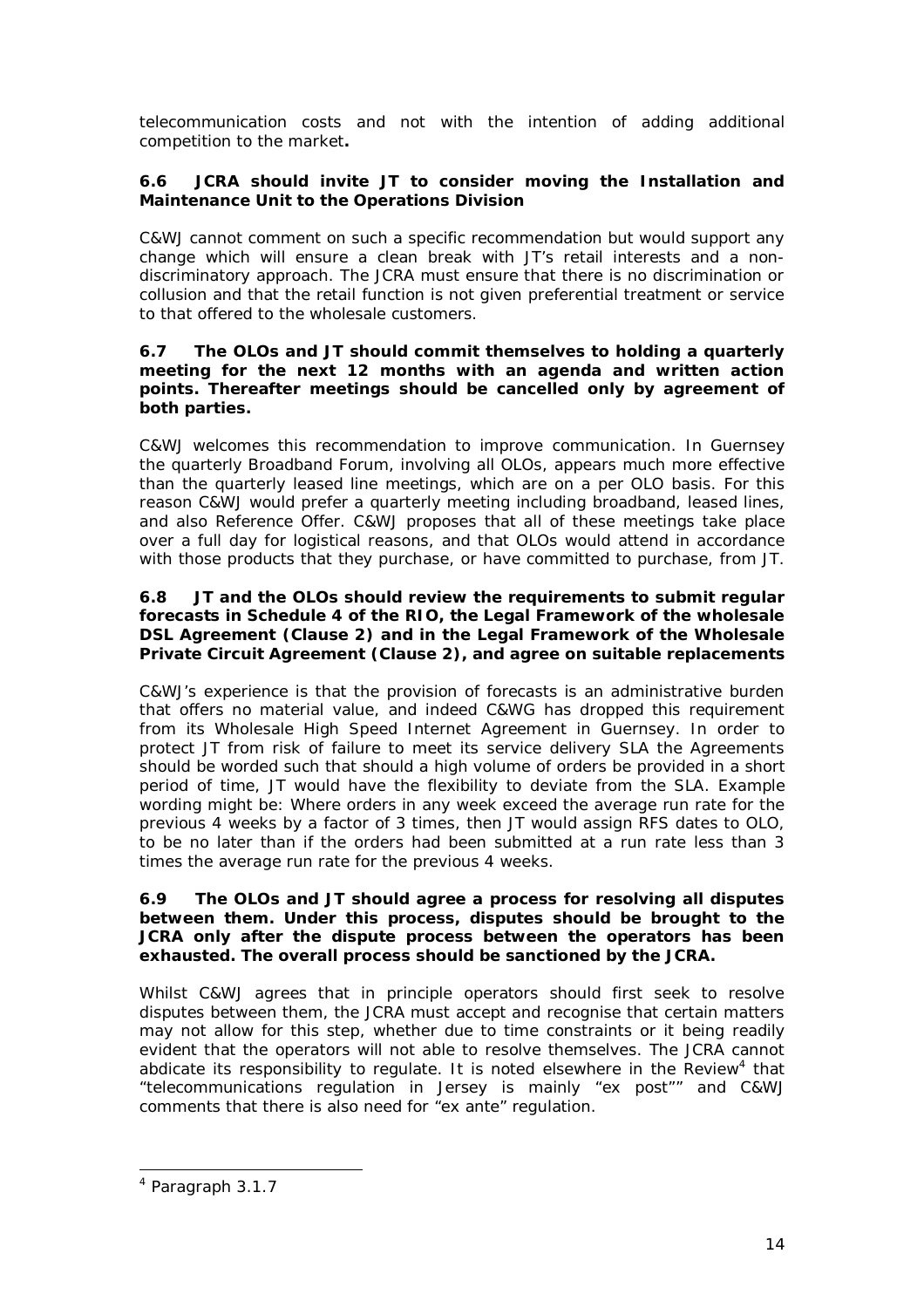The recent dispute between the operators over JT's proposed new termination rates, and specifically the role the JCRA did or did not have to play in such matters must not be allowed to re-occur. It is not sufficient to say any process must be "sanctioned" by the JCRA. It must be clear whether the JCRA is the final arbiter, and if not who is, and what responsibility the JCRA has.

#### **6.10 JT should make proposals for improvements in its regulatory training and process documentation so that its staff are fully aware of regulatory constraints on their work**

C&WJ supports this recommendation within the context of ensuring a commercial rather than legalistic or antagonistic approach to the wholesale function referred to above and in earlier recommendations.

#### **6.11 JT should undertake documentation of its processes so that it can ensure full compliance by all its staff with regulatory processes and requirements**

Documentation must neither replace a commercial and pro-active approach to wholesale and relationships with OLOs, nor make it more inefficient or dilute the requirement for effective and proportionate regulation by the JCRA

## **Next Generation Networks (NGN) issues**

#### **7.1 JT should communicate more details of its planned NGN migration to the OLOs**

C&WJ would be keen to understand the current and final network architecture of JT core network in order to understand the potential customer products that could be built using those core components.

#### **7.2 JCRA should set up a multi-operators forum to discuss the issues and opportunities flowing from the NGN deployment. In order that JCRA does not become fettered by decisions taken by this forum, it should ideally be independently chaired, but in any event, JCRA should be an observer to avoid any suggestion of cartel style discussions.**

C&WJ believe that such a forum would be beneficial, but is concerned with the complexities that may arise from conflicting requirements amongst operators. The independent guidance of the JCRA is essential to ensure that such a useful opportunity for OLO input is successful.

#### **7.3 In particular, there needs to be more multi-lateral discussion about the need and demands for new wholesale services. Some of these may need to be subject to regulatory imposition. However, the first step would be for the OLOs to provide outline Statements of Requirements for each new wholesale service.**

C&WJ agrees that OLO Statement of Requirements (SoR) is useful, but believes that an understanding of JT's core network per 7.1 above, is a pre-requisite. This will ensure that the breadth of the SoR is constrained, ensuring OLO input is appropriately focused on deliverable products, rather than toward a theoretical wish-list.

**7.4 There also needs to be an agreed longer-term view on the migration of telephony interconnect, e.g., agreement on SIP-I.**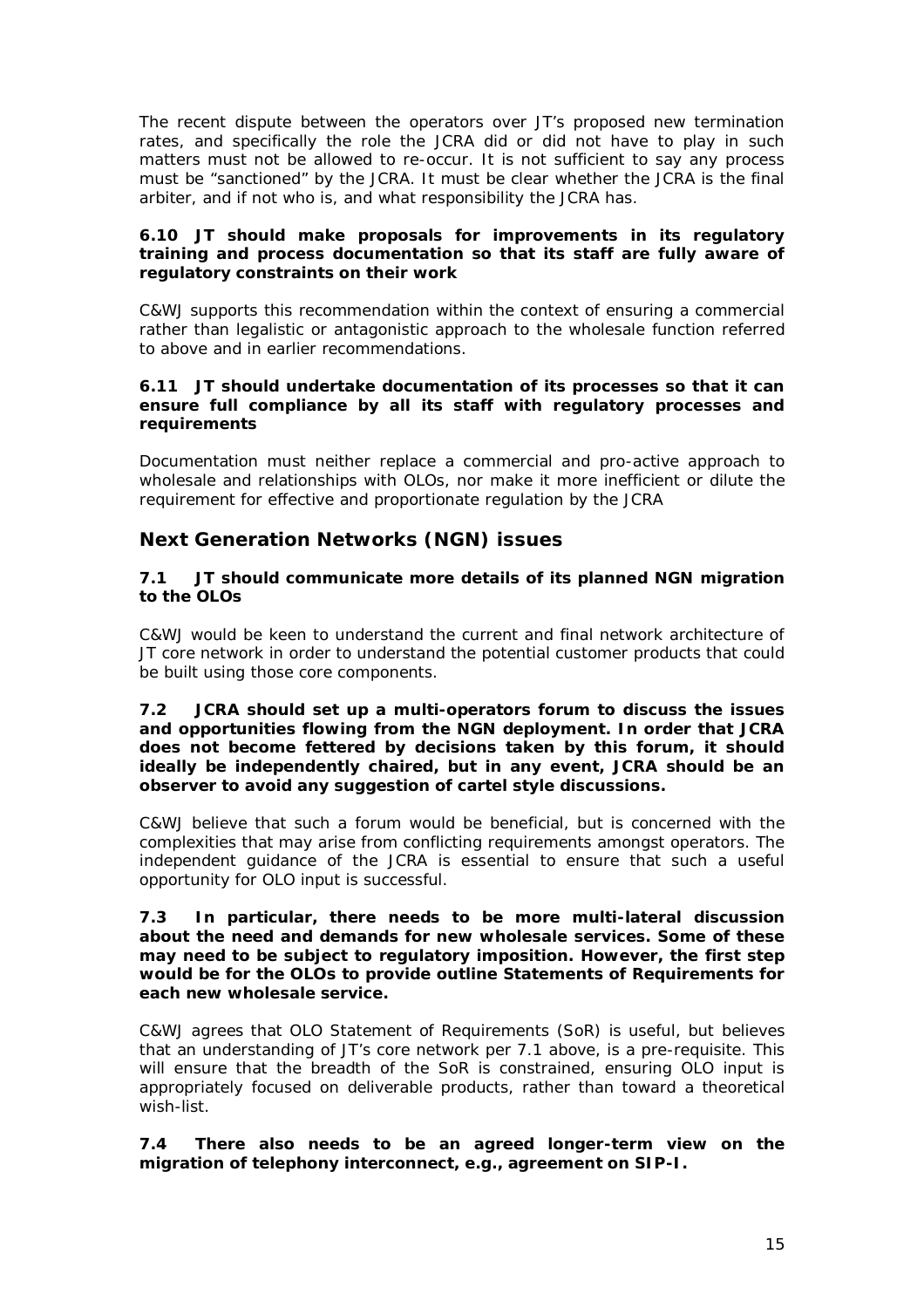Whilst C&WJ has no immediate requirements for SIP interconnect, it is interested in network architecture per 7.1 above in order to understand its potential impact.

#### **7.5 Charging mechanisms for wholesale products are likely to remain as at present for the immediate future, though there might be a need for capacity based interconnect charge for services which are bundled at the retail level with the line rental.**

C&WJ would welcome the introduction of a price cap for call termination but does not believe that the complexities and challenges of a move to capacity based interconnect, or the other proposed methods discussed in the Review, would be appropriate at this time. C&WJ agrees, therefore, that the current charging mechanisms should remain for the immediate future, although it may be useful for this to be reviewed as part of the NGN discussions. In the interim, the fundamental principle should be that interconnect charges are cost based and that fixed costs are recovered with fixed elements and variable elements recovered by variable elements. It is these drivers that historically drive certain elements being charged on a capacity basis and other elements by the minute.

With respect to the principle that there may be a need for capacity based charges to apply to services that are bundled at the retail level with the line rental, this appears to assume that the wholesale offering will be similarly bundled. However, if the individual components of the bundle are available at the wholesale level this issue goes away. The individual components will be available either at a capacity or per minute basis as appropriate. With the introduction of NGN, these individual elements may not be obvious and thus may require more consultation.

With respect to the linkage to retail rates and more specifically time of day rates there are arguments on both sides related to cost model outputs and justifications through network inefficiencies and reducing arbitrage issues. Such linkages need to be considered on a case by case basis to see which is the most appropriate. Of more concern to C&WJ are more basic and easy to implement changes such as ensuring that the interconnect prices are based on verifiable and robust cost models and in the absence of that that rates are set with the correct incentives in place and the removal of the unjustified minimum 60 second charging for wholesale calls.

#### **7.6 JCRA and JT will need to agree the specific NGN network elements that will be subject to detailed cost accounting and the drivers for allocating joint and common costs to NGN era products.**

C&WJ's expectation is that JCRA and JT would propose cost allocation methodologies, and that JCRA would make these methodologies transparent for OLOs to review as part of a consultation process.

#### **7.7 Since JT does not seem to be deploying a risky Next Generation Access network, there is no need for a particular lenient regulatory approach to bitstream access. However, it is important that a fit-forpurpose NGN era bitstream service is provided.**

C&WJ does not have concerns with a risk that JT will fail to provide a fit for purpose bitstream service. Rather C&WJ requires the introduction of clear rules setting out the relationship between JT wholesale and retail customer bitstream access pricing, irrespective of retail minus, cost based, or other methodology deemed appropriate. Without certainty OLOs cannot evaluate commercial risk and are subject to incumbent behaviour typified in the example in response to 5.24 above.